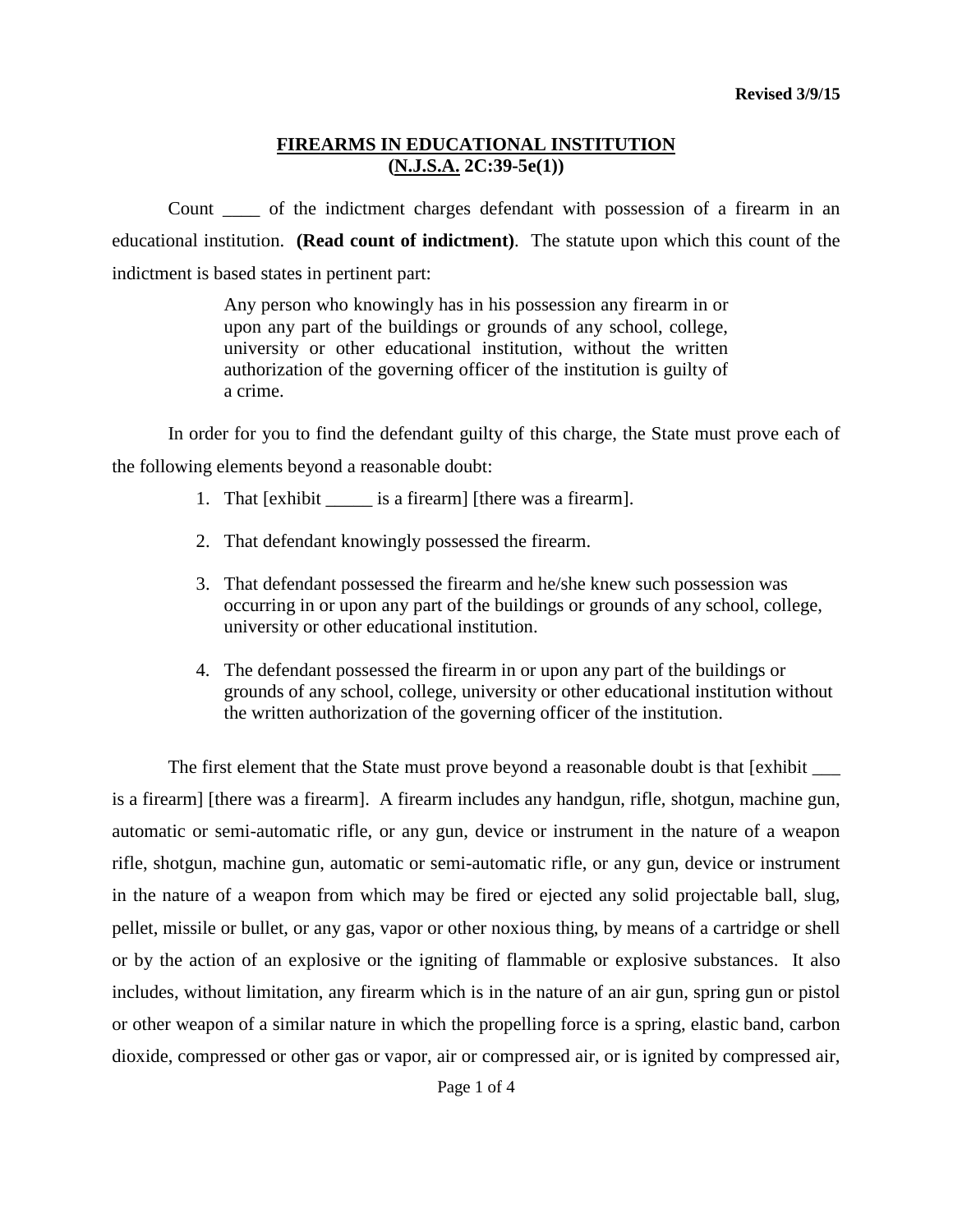#### **FIREARMS IN EDUCATIONAL INSTITUTION N.J.S.A. 2C:39-5e(1)**

and ejecting a bullet or missile smaller than three-eighths of an inch in diameter, with sufficient force to injure a person.

In this case the State alleges that defendant was in possession of (name type of firearm).

The second element that the State must prove beyond a reasonable doubt is that defendant knowingly possessed the firearm. A person acts knowingly with respect to the nature of his/her conduct or the attendant circumstances if he/she is aware that his/her conduct is of that nature, or that such circumstances exist, or he/she is aware of a high probability of their existence. A person acts knowingly with respect to a result of his/her conduct if he/she is aware that it is practically certain that his/her conduct will cause such a result. "Knowing," "with knowledge" or equivalent terms have the same meaning.

Knowledge is a condition of the mind. It cannot be seen. It can only be determined by inferences from conduct, words or acts. Therefore, it is not necessary for the State to produce witnesses to testify that a defendant stated, for example, that he/she acted with knowledge when he/she had control over a particular thing. It is within your power to find that proof of knowledge has been furnished beyond a reasonable doubt by inference which may arise from the nature of the acts and the surrounding circumstances.

The word "possess" means a knowing, intentional control of a designated thing, accompanied by a knowledge of its character. Thus, the person must know or be aware that he/she possesses the item (in this case [name firearm]), and he/she must know what it is that he/she possesses or controls, in other words, that it is a firearm.

This possession cannot merely be a passing control that is fleeting or uncertain in its nature. In other words, to "possess" within the meaning of the law, the defendant must knowingly procure or receive the item possessed or be aware of his/her control thereof for a sufficient period of time to have been able to relinquish his/her control if he/she chose to do so.

When we speak of possession, we mean a conscious, knowing possession, either actual or constructive.

# **[CHOOSE APPROPRIATE]**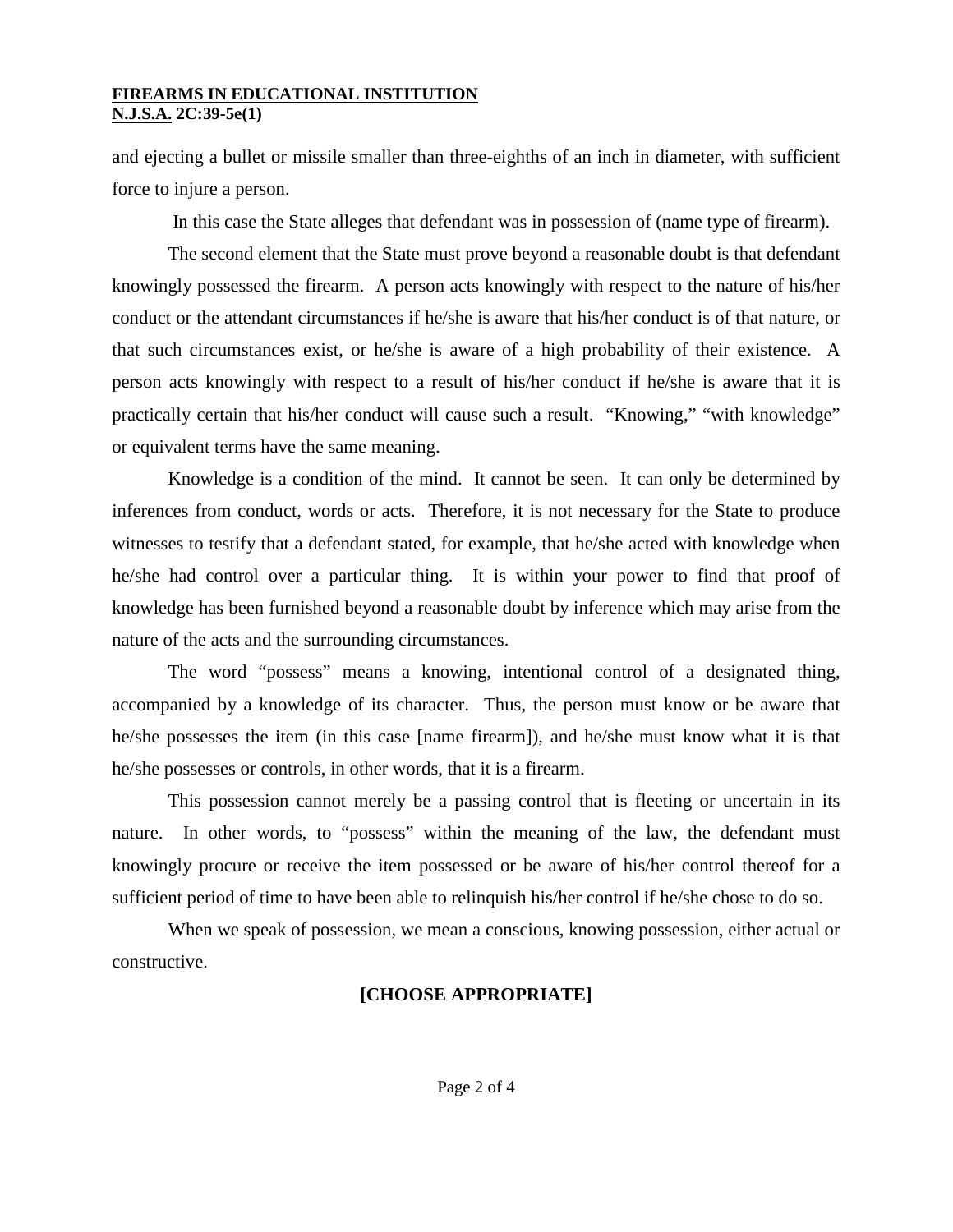#### **FIREARMS IN EDUCATIONAL INSTITUTION N.J.S.A. 2C:39-5e(1)**

### **ACTUAL POSSESSION**

A person is in actual possession of a particular article or thing when he/she knows what it is: that is, he/she has knowledge of its character and knowingly has it on his/her person at a given time. A person who, with knowledge of its character, knowingly has direct physical control over a thing, at a given time, is in actual possession of it.

### **CONSTRUCTIVE POSSESSION**

Constructive possession means possession in which the possessor does not physically have the item on his/her person but is aware that the item is present and is able to and has the intention to exercise control over it. So, someone who has knowledge of the character of an item and knowingly has both the power and the intention at a given time to exercise control over it, either directly or through another person or persons, is then in constructive possession of that item.

# **JOINT POSSESSION**

Possession may be sole or joint. If one person alone has actual or constructive possession of an item, possession is sole. If two or more persons share actual or constructive knowing possession of an item, possession is joint.

The third element that the State must prove beyond a reasonable doubt is that defendant possessed the firearm and that he/she knew such possession was occurring in or upon any part of the buildings or grounds of any [**choose appropriate**] [school] [college] [university] [other educational institution]. I have already defined knowingly for you.<sup>[1](#page-2-0)</sup>

The fourth element that the State must prove beyond a reasonable doubt is that the defendant possessed the firearm in or upon any part of the buildings or grounds of any [**choose appropriate** [school] [college] [university] [other educational institution] without the written authorization of the governing officer of the institution.

[**CHARGE IF APPROPRIATE**] It is not a defense to the charge that defendant possessed a valid permit to carry the firearm or a valid firearms purchaser identification card.

 $\overline{a}$ 

<span id="page-2-0"></span><sup>1</sup> State v. Grate, 220 N.J. 317 (2015).